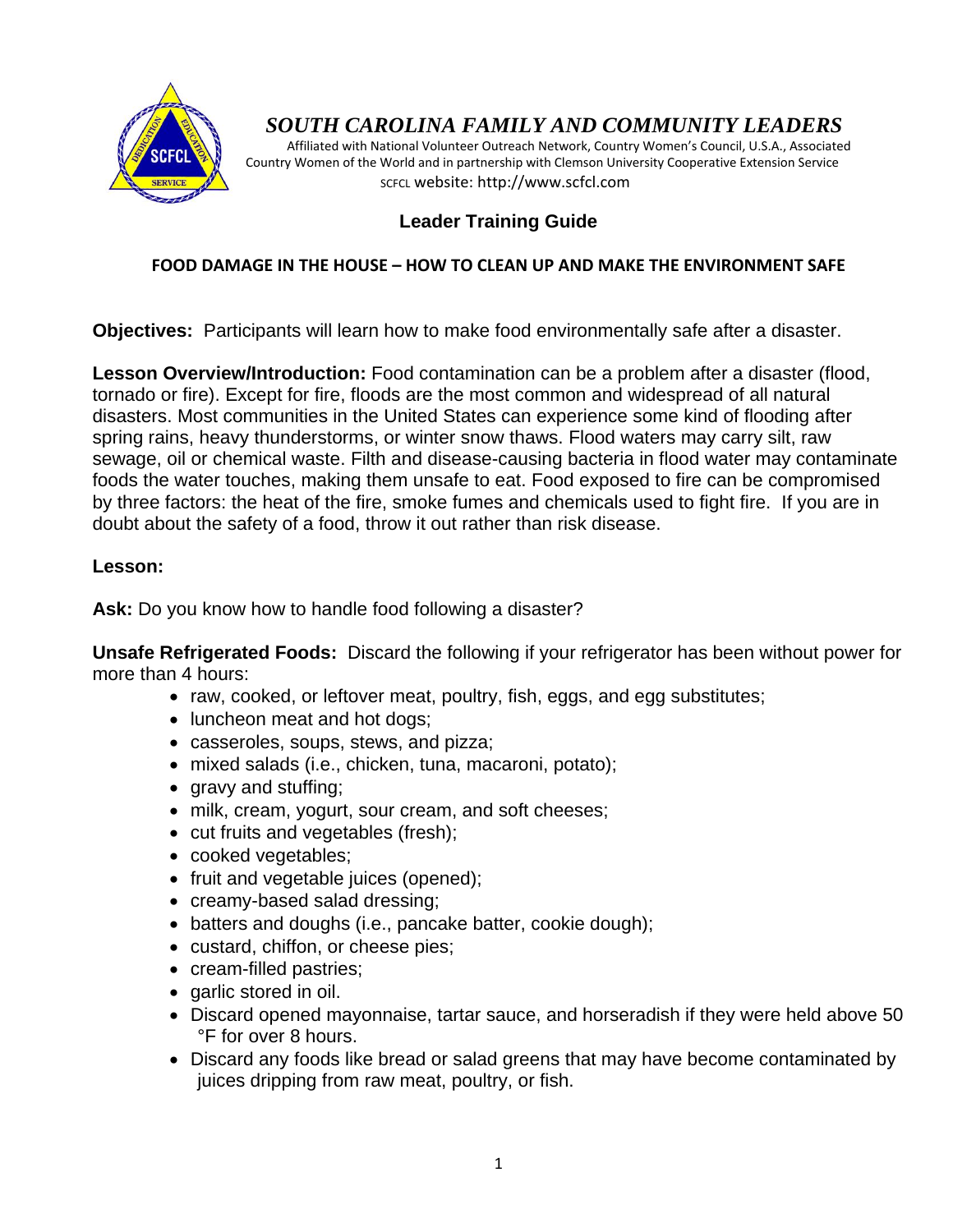**NOTE:** In general, if any food has been opened, come in contact with flood water, has an unusual odor, color, or texture, **throw it out.** 

### **Safe-to Eat Frozen Foods**

- Frozen foods that have thawed, but still contain ice crystals.
- Foods that have remained at refrigerator temperatures 40 °F or below. They may be safely refrozen; however, their quality may suffer.
- Foods that don't actually need to be frozen. These foods may be used unless they turn moldy or have an unusual odor:
- dried fruits and coconut;
- baked goods including fruit pies, bread, rolls, muffins, and cakes (except for those with cream cheese frosting or cream fillings);
- hard and processed cheeses;
- butter and margarine;
- fruit juices; and
- nuts.
- **Never** taste food to determine its safety.

#### **Removing Odors from Refrigerators and Freezers:** The following steps may have to be repeated several times:

- Dispose of any spoiled or questionable food.
- Remove shelves, crispers, and ice trays. Wash them thoroughly with hot water and detergent. Then rinse with a sanitizing solution of 1 tablespoon of unscented, liquid chlorine bleach per gallon of drinking water.
- Wash the interior of the refrigerator and freezer, including the door and gaskets, with hot water and baking soda. Rinse with a sanitizing solution (see above).
- Leave the door open for about 15 minutes.

### **Food Safety after a Flood**

- Use bottled drinking water that has not come in contact with flood water.
- Do not eat any food that may have come in contact with flood water.
- Discard any food that is not in a waterproof container if there is any chance it may have come in contact with flood water. Food containers that are *not* waterproof include those with screw-caps, snap lids, pull tops, and crimped caps.
- Also discard cardboard juice/milk/baby formula boxes and home canned foods if they have come in contact with flood waters. They cannot be effectively cleaned and sanitized.
- Inspect canned foods; discard any food in damaged cans. Can damage is shown by swelling, leakage, punctures, holes, fractures, extensive deep rusting, or crushing/denting severe enough to prevent normal stacking or opening with a manual, wheel-type can opener.
- Discard wooden cutting boards, plastic utensils, baby bottle nipples, and pacifiers that may have come in contact with flood waters. There is no way to safely clean them.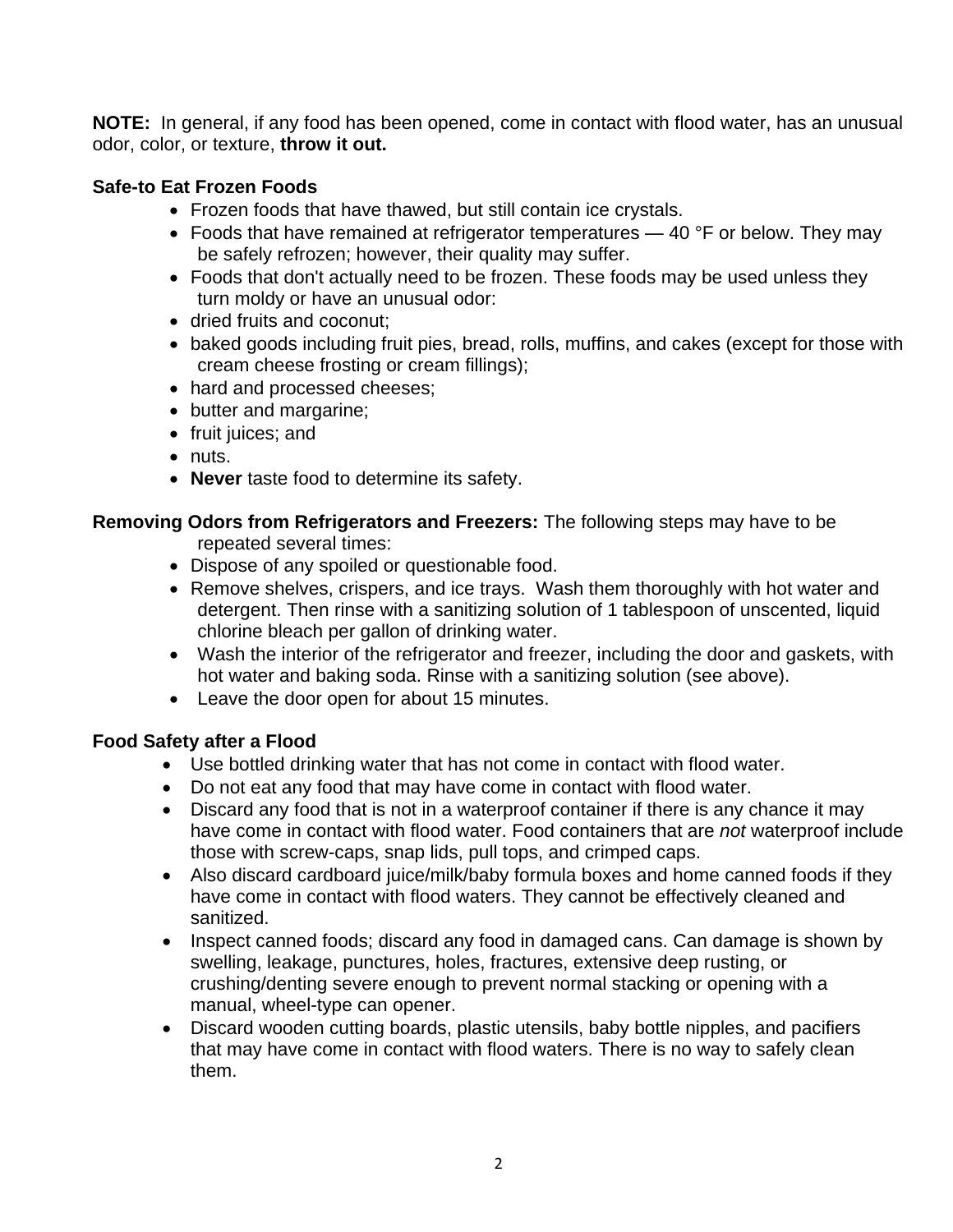- Thoroughly wash metal pans, ceramic dishes, utensils (including can openers) with soap and water (hot water if available). Rinse and sanitize them by boiling in clean water *or* immersing them for 15 minutes in a solution of 1 tablespoon of unscented, liquid chlorine bleach per gallon of drinking water.
- Thoroughly wash countertops with soap and water (hot water if available). Rinse and then sanitize them by applying a solution of 1 tablespoon of unscented, liquid chlorine bleach per gallon of drinking water. Allow to air-dry.
- **Note:** If your refrigerator or freezer was submerged by floodwaters even partially — it is unsafe to use and must be discarded.

**Salvaging All-Metal Cans and Retort Pouches:** Undamaged, commercially prepared food in all-metal cans and retort pouches (for example, flexible, shelf-stable juice or seafood pouches) can be saved if you do the following:

- 1. Remove the labels if possible. They can harbor dirt and bacteria. Note the expiration dates for relabeling.
- 2. Thoroughly wash the cans or retort pouches with soap and water (use hot water if available).
- 3. Brush or wipe away any dirt or silt.
- 4. Rinse the cans or retort pouches with water that is safe for drinking (if available). Dirt or residual soap will reduce the effectiveness of chlorine sanitation.
- 5. Then sanitize them by immersion in one of the following ways:
	- a. Place in water. Allow the water to come to a boil for 2 minutes; or
	- b. Place in a freshly made solution consisting of 1 tablespoon of unscented, liquid chlorine bleach per gallon of drinking water (or the cleanest, clearest water available) for 15 minutes.
- 6. Allow to air-dry for a minimum of 1 hour before opening or storing.
- 7. Relabel the cans or retort pouches with a marker. Include the expiration date if available.
- 8. Use the food in these reconditioned cans and retort pouches as soon as possible.
- 9. Any concentrated baby formula in reconditioned, all-metal containers must be diluted with clean, drinking water.

**Fires and Food:** Discard all food that has been near a fire. Food exposed to fire can be damaged by the heat of the fire, smoke fumes, and fire-fighting chemicals. These fumes and chemicals cannot be washed off. These include:

- Foods stored outside of the refrigerator, such as bread, fruits, and vegetables.
- Raw food or food in permeable packaging (cardboard, plastic wrap, etc.).
- All foods in cans, bottles, and jars. While they may appear to be okay, the heat from a fire can damage the containers and can activate food spoilage bacteria.
	- o Foods stored in refrigerators or freezers. Refrigerator seals are not airtight and fumes can get inside.